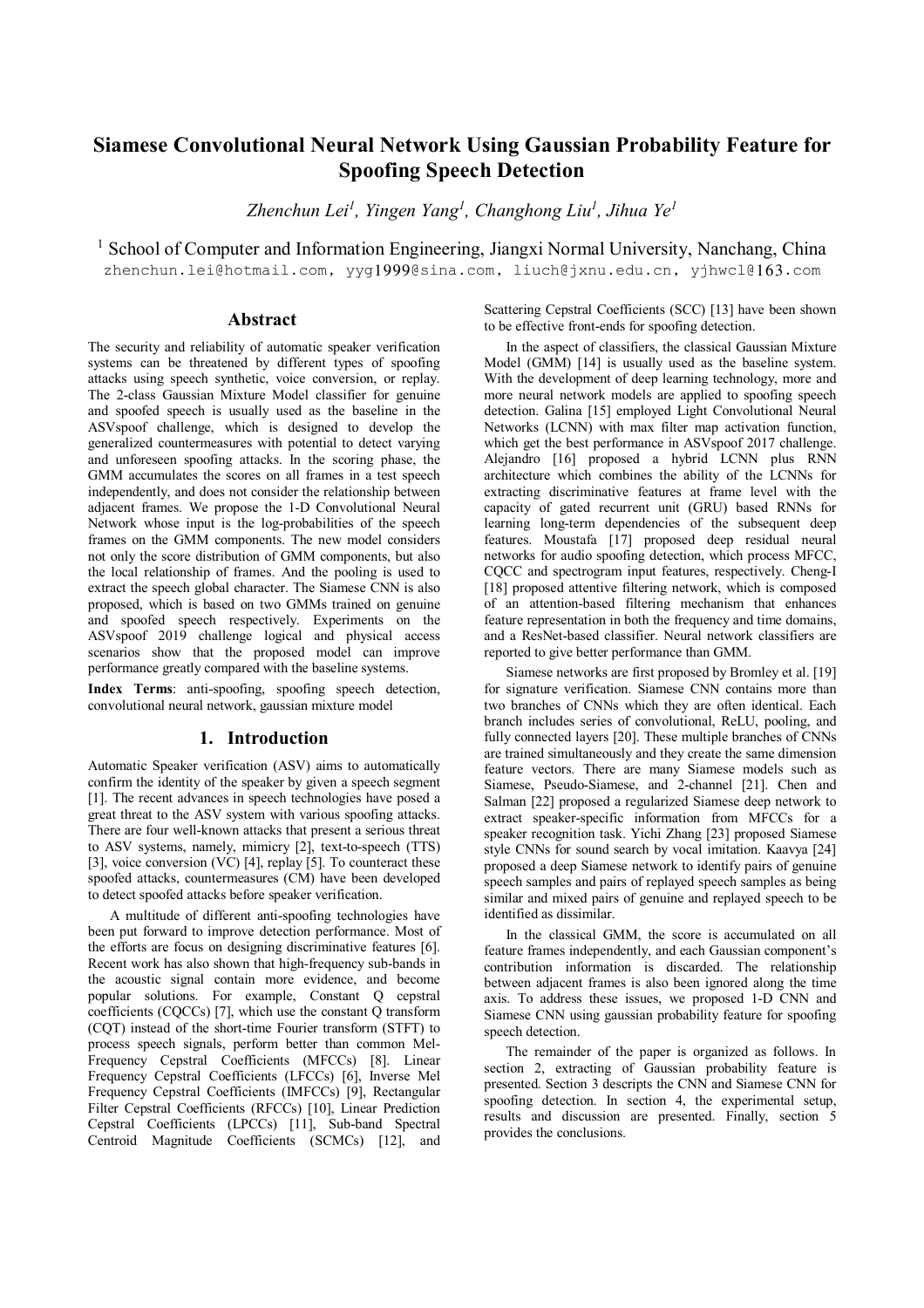### **2. Gaussian Probability Feature**

### **2.1. Gaussian Mixture Model**

The GMM provides an effective way to describe the speech characters, and one of its powerful attributes is the capability to form smooth approximations to arbitrarily shaped densities. For a d-dimensional feature vector, *x*, the mixture density used for the likelihood function has the following form:

$$
p(x) = \sum_{i=1}^{M} w_i p_i(x) \tag{1}
$$

The density is a weighted linear combination of *M* unimodal Gaussian densities,  $p_i(x)$ , each parameterized by a mean  $D \times 1$ vector,  $\mu_i$ , and a  $D \times D$  covariance matrix,  $\Sigma_i$ :

$$
p_i(x) = \frac{1}{(2\pi)^{D/2} |\Sigma_i|^{1/2}} \exp\{-\frac{1}{2}(x - \mu_i)^{\prime} \Sigma_i^{-1} (x - \mu_i)\} \tag{2}
$$

The parameters  $\lambda = \{w_i, \mu_i, \Sigma_i\}$  of GMM are estimated with Expectation Maximization (EM) algorithm.

The baseline system includes two GMMs: one for genuine speech and one for spoof speech. For a given test speech utterance  $X = \{x_1, x_2, ..., x_N\}$ , the log-likelihood ratio is used to make the human/spoof decision, and the log-likelihood ratio is defined in the flowing form:

$$
score_{baseline} = \log p(X|\lambda_h) - \log p(X|\lambda_s)
$$
 (3)

where  $\lambda_h$  and  $\lambda_s$  are the GMMs for human and spoof speech respectively.

#### **2.2. Gaussian Probability Feature**

For a speech feature sequence, the GMM accumulates the scores on all frames independently, and does not consider the contribution of every Gaussian component to the final score. Moreover, the relationship between adjacent frames is also been ignored. So, we want to model the score distribution on every GMM component, and propose the Gaussian probability feature.

For a raw frame feature  $x_i$  (CQCC or LFCC in our experiments), the size of new feature  $f_i$  is the order of GMM and the component  $f_{ij}$  is:

$$
f_{ij} = \log(w_j \cdot p_j(x_i))
$$
\n(4)

After that, the mean and standard deviation of the training data are calculated and used for mean and variance normalization for each utterance.

# **3. Siamese Convolutional Neural Network**

### **3.1. 1-D Convolutional Neural Network**

With the development of deep learning technology, Convolutional Neural Networks based models have been popularly applied in various machine learning tasks. CNN utilize layers with convolving filters that are applied to local features. We propose the 1-D CNN whose input is the logprobabilities of the speech frames on the GMM components. The new model considers not only the frame scores on GMM, but also the local relationship between frames.

We build our 1-D CNN model upon that of which is proposed for sentence classification [25]. Figure 1 shows the architecture of CNN model.

The GMM is trained on the whole training dataset without labels. The convolutional layer takes the log-probabilities as

input features. A convolution operation involves a filter which is applied to a window of features to produce a new feature. Then a max-overtime pooling operation is applied over the feature map and the maximum value is taken as the feature corresponding to this particular filter. The idea is to capture the most important feature—one with the highest value—for each feature map. This pooling scheme naturally deals with variable speech lengths. The model uses multiple filters (with varying window sizes) to obtain multiple features. These concatenated features form the penultimate layer and are passed to a fully connected layer with dropout and softmax output. Final the output of model is the probability distribution over genuine and spoofed speech labels. In our experiments, sizes of the filter windows are 3, 4, 5, 6, 7, and each filter has 512 feature maps. The dropout rate in fully connected layer is 0.5.



Figure 1: *CNN Model architecture for spoofing detection.* 

#### **3.2. Siamese Convolutional Neural Network**

We also propose a Siamese CNN for spoofing speech detection, which is based on two GMMs trained on genuine and spoofed speech respectively. The proposed network architecture is depicted in Figure 2.

The Siamese CNN contains two identical CNNs, each of which has the same architecture in previous section except for the fully connected layer. The input of convolutional layer is log-probabilities calculated separately by two GMMs in the baseline system. The branches of CNNs are trained simultaneously on training dataset and they create two same dimension embedding vectors. Then we concatenate these two vectors and input it to the fully connected layer with dropout and softmax output.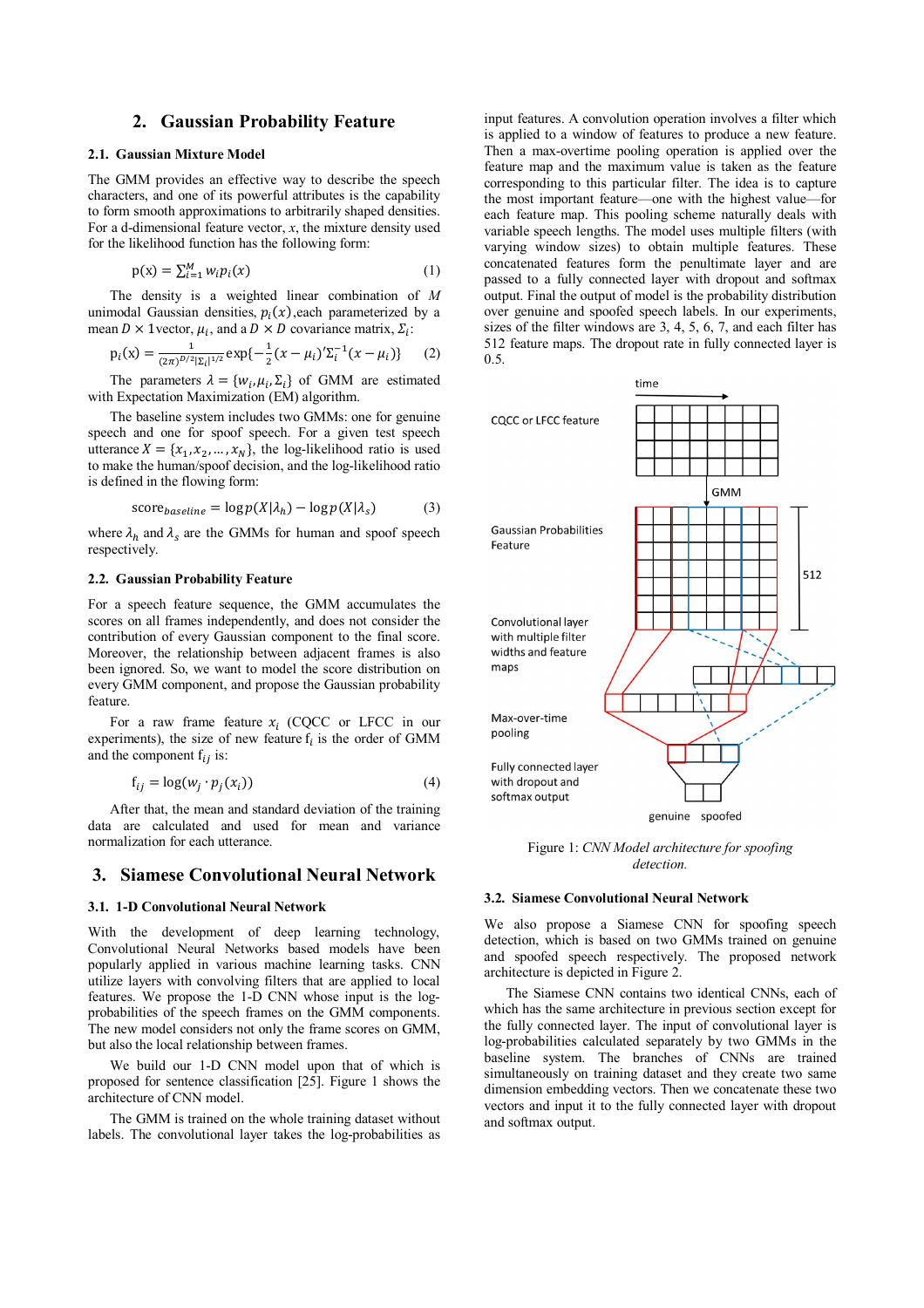

Figure 2: *Siamese CNN Model architecture for spoofing detection.*

### **4. Experiments**

#### **4.1. Setup**

The experiments were run on the ASVspoof 2019 [26] database consisting of bona fide and spoofed speech signals which are derived from the VCTK base corpus. The database encompasses two partitions for the assessment of logical access (LA) and physical access (PA) scenarios. The LA scenario involves spoofing attacks that are injected directly into the ASV system. Attacks in the LA scenario are generated using the latest text-to-speech synthesis (TTS) and voice conversion (VC) technologies. For the PA scenario, speech data is assumed to be captured by a microphone in a physical, reverberant space. ASVspoof 2019 corpus is divided into three no speakers overlap subsets: training, development and evaluation. And three data subsets are all split into two parts, namely the bona fide and the spoofed speech. More detailed description of these subsets can be found in [26]. Performance is measured in terms of minimum t-DCF and EER.

In the experiments, we used constant O cepstral coefficients (CQCC) and linear frequency cesptral coefficients (LFCC) as acoustic features for anti-spoofing. The CQCC is extracted with the CQT analysis of speech, and has been shown to perform competitively better than other features in speaker spoofing detection. LFCC is similar to MFCC except for the use of a linear-scaled in place of a Mel-scaled filterbank, thereby giving a constant spectral resolution. LFCC has also been applied to speech recognition, speaker recognition, and spoofing detection. The feature extractors are matlab implementation of spoofing detection baseline system provided by the organizers. The feature extractors use the default configuration.

The baseline is two separate GMMs system, which are trained using maximum-likelihood criteria from genuine and spoofed speech-data respectively. We train GMMs with 512 mixtures and 30 EM iterations using the MSR Identity Toolbox [27] implementation. The log-likelihood ratio of each tested speech sample from the genuine model and spoofed model is taken as the final score during evaluation.

We implemente our neural network models using PyTorch and train models using a machine with a GTX 1080 Ti GPU. Cross-entropy loss is adopted as the loss criterion and Adam optimizer with learning rate of 0.0001 is used during the training process. The batch size is set to 32 in all experiments.

#### **4.2. Results on ASVspoof 2019 LA scenario**

The LA scenario contains bona fide speech and spoofed speech data generated using 17 different TTS and VC systems. There are 6 algorithms (3 speech synthesis algorithms, 1 TTS system implementation, and 2 voice conversion) included in the training and development data. To obtain more generalized systems under mismatched conditions, the evaluation contains 14 kinds of spoofed speech generated by unseen spoofing algorithms. Table 1 and 2 show the results on the ASVspoof 2019 LA scenario obtained by the baseline systems and our Siamese CNN systems using CQCC and LFCC respectively.

Table 1: *Results on ASVspoof 2019 Logical Access in terms of min-tDCF and EER (%) using CQCC* 

|             | dev   |          | eval       |          |
|-------------|-------|----------|------------|----------|
| Model       | FFR   | min-tDCF | <b>FFR</b> | min-tDCF |
| <b>GMM</b>  | 0.237 | 0.00665  | 8.97       | 0.214    |
| <b>CNN</b>  | 0.126 | 0.00355  | 9.61       | 0.217    |
| Siamese CNN | 0.157 | 0.00287  | 8.75       | 0.211    |

Table 2: *Results on ASVspoof 2019 Logical Access in terms of min-tDCF and EER (%) using LFCC*

| Model       | dev   |          | eval       |          |
|-------------|-------|----------|------------|----------|
|             | EER   | min-tDCF | <b>FFR</b> | min-tDCF |
| <b>GMM</b>  | 3.77  | 0.103    | 7.59       | 0.208    |
| <b>CNN</b>  | 1.066 | 0.279    | 4.28       | 0.122    |
| Siamese CNN | 0.710 | 0.019    | 3.79       | 0.093    |

The proposed Siamese CNN system outperforms the baseline systems on the development and evaluation datasets obviously. Specifically, the LFCC + Siamese CNN system improves the baseline system min-tDCF and EER by 55.29% and 50.06% on the evaluation dataset, respectively. Both CNN and Siamese CNN can get little performance improvement using CQCC feature compared with LFCC  $+$  GMM system. Maybe our new model is more compatible with LFCC feature.

#### **4.3. Results on ASVspoof 2019 PA scenario**

The physical access condition considers spoofing attacks that are performed at the sensor level. Spoofing attacks in this scenario are therefore referred to as replay attacks, whereby a recording of a bona fide access attempt is first captured, presumably surreptitiously, before being replayed to the ASV microphone. Table 3 and 4 show the results on the ASVspoof 2019 PA scenario obtained by the baseline systems and our Siamese CNN systems using CQCC and LFCC respectively.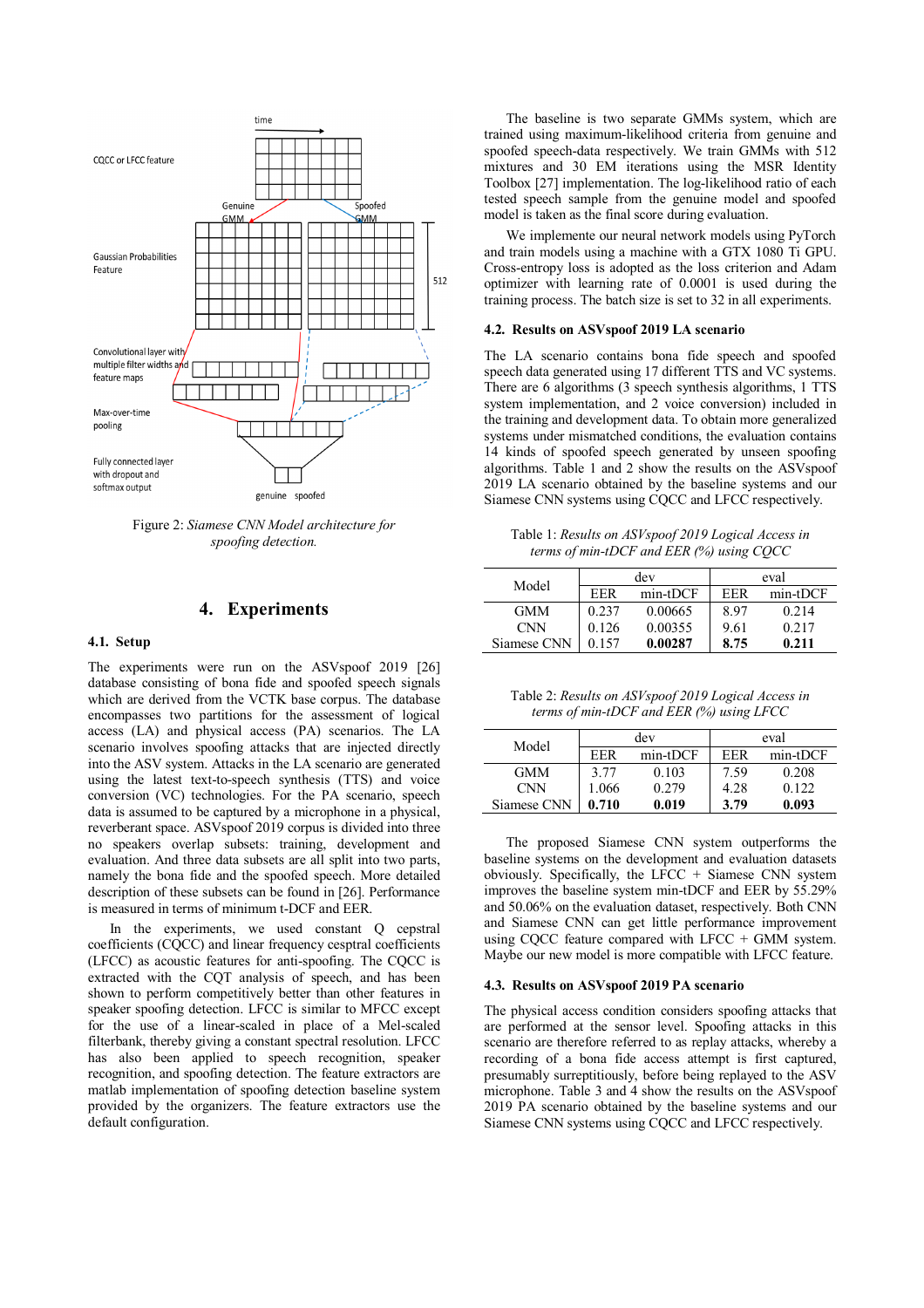Table 3: *Results on ASVspoof 2019 Physical Access in terms of min-tDCF and EER (%) using CQCC* 

| Model       | dev   |          | eval  |          |
|-------------|-------|----------|-------|----------|
|             | EER   | min-tDCF | FFR   | min-tDCF |
| <b>GMM</b>  | 9.72  | 0.184    | 11.34 | 0.254    |
| CNN         | 10.52 | 0.247    | 10.86 | 0.267    |
| Siamese CNN | 9.89  | 0.218    | 10.08 | 0.245    |

Table 4: *Results on ASVspoof 2019 Physical Access in terms of min-tDCF and EER (%) using LFCC* 

| Model       | dev   |          | eval  |          |
|-------------|-------|----------|-------|----------|
|             | EER   | min-tDCF | EER   | min-tDCF |
| <b>GMM</b>  | 11.22 | 0.236    | 12.90 | 0.287    |
| <b>CNN</b>  | 8.74  | 0.202    | 9.48  | 0.241    |
| Siamese CNN | 7.35  | 0.167    | 7.98  | 0.195    |

Similar performance improvement can be obtained on the PA dataset. Siamese CNN can get the best performance, and CNN get little worse results. And Siamese CNN get more performance improvement compared with the baseline system using LFCC feature. The LFCC  $+$  Siamese CNN system achieves a relative 38.14% and 32.06% better performance than  $LFCC + GMM$  on the evaluation set in min-TDCF and EER, respectively.

# **5. Conclusions**

In this paper, we proposed CNN and Siamese CNN models using Gaussian probability feature for spoofing speech detection. The classical GMM accumulates the scores on all frames independently, and does not consider the contribution of every Gaussian component to the final score. And the relationship between adjacent frames is also been ignored. For an utterance, the Gaussian probability feature includes the score distribution on each GMM component. We propose the 1-D CNN model which considers not only the frame scores on GMM, but also the local relationship between frames. We also propose a Siamese CNN for spoofing speech detection, which is based on two GMMs trained on genuine and spoofed speech respectively. The experimental results on the ASVspoof 2019 database show that the proposed Siamese CNN can improve performance greatly.

For future work, it is essential to explore new neural network architecture to model Gaussian probability feature. ResNet has good performance in many machine learning tasks, and we will consider the similar architecture combing with the new feature. Many studies have showed that the combined CNN and LSTM model produced a more robust model. High performance of CNN-LSTM model is due combining capability of CNN to capture short-term feature relations and LSTM to capture longer-term temporal feature relations. We will explore the CNN-LSTM model in spoof speech detection. On the other hand, these new models will also be applied to speaker recognition in future.

### **6. Acknowledgements**

This work is supported by National Natural Science Foundation of P.R.China (61365004, 61662030), and by Educational Commission of Jiangxi Province of P.R.China (GJJ170205).

# **7. References**

- [1] Z. Wu, N. Evans, T. Kinnunen, J. Yamagishi, F. Alegre, and H. Li, "Spoofing and counter-measures for speaker verification: A survey," Speech Communication, Vol. 66, no. 0, pp. 130– 153, 2015.
- [2] Hautamäki RS et al, "Automatic versus human speaker verification: the case of voice mimicry," Speech Commun, 72:13–31, 2015.
- [3] M. Sahidullah, T. Kinnunen, and C. Hanilci, "A comparison of features for synthetic speech detection," in Proc. Interspeech, Annual Conf. of the Int. Speech Comm. Assoc., Dresden, Germany, 2015, pp. 2087-2091.
- [4] Toda T, Black AW, Tokuda K, "Voice conversion based on maximum-likelihood estimation of spectral parameter trajectory,' IEEE Trans Audio, Speech, Lang Process 15(8):2222–2235, 2007.
- [5] J. Galka, M. Grzywacz, R. Samborski, "Playback attack detection for text-dependent speaker verification over telephone channels," Speech Communication, vol 67, pp.143–153, 2015.
- [6] M. Sahidullah, T. Kinnunen, C. Hanil¸ci, "A comparison of features for synthetic speech detection," in: Proc. INTERSPEECH, pp.2087–2091, 2015.
- [7] M. Todisco, H. Delgado, and N. Evans, "Constant Q cepstral coefficients: A spoofing countermeasure for automatic speaker verification," Computer Speech Language, vol. 45, pp. 516-535, 2017.
- [8] S. B. Davis and P. Mermelstein, "Comparison of parametric representation for monosyllabic word recognition in continuously spoken sentences," IEEE Transactions on Acoustics, Speech and Signal Processing, vol. 28, no. 4, pp. 357–366, 1980.
- [9] S. Chakroborty, A. Roy, and G. Saha, "Improved closed set textindependent speaker verification by combining MFCC with evidence from flipped filter banks," International Journal of Signal Processing, vol. 4, no. 2, pp. 114–122, 2007.
- [10] T. hasan, S. Sadjadi, G. Liu, N. Shokouhi, H. Boril, and J. Hansen,"CRSS systems for 2012 NIST speaker recognition evaluation," in ICASSP 2013 – International Conference on Acoustics, Speech and Signal Processing, 2013.
- [11] S. Furui, "Cepstral analysis technique for automatic speaker verification," IEEE Transactions on Acoustics, Speech, and Signal Processing, vol. 29, no. 2, pp. 254–272, 1981.
- [12] E. A. P. N. Le, J. Epps, V. Sethu, , and E. Choi, "Investigation of spectral centroid features for cognitive load classification," Speech Communication, vol. 53, no. 4, pp. 540–551, 2011.
- [13] K. Sriskandaraja, V. Sethu, E. Ambikairajah, and H. Li, "Front-End for Anti-Spoofing Countermeasures in Speaker Verification: Scattering Spectral Decomposition," IEEE Journal of Selected Topics in Signal Processing, vol. 11, no.4,pp.632-643, June 2017
- [14] Marcin Withowski, Stanislaw Kacprasko, Piotr Zelasko, Konrad Kowlczyk, and Jakub Galka, "Audio replay attack detection using high-frequency features," in Interspeech, 2017, pp. 27–31.
- [15] G. Lavrentyeva, S. Novoselov, E. Malykh, A. Kozlov, O. Kudashev, and V. Shchemelinin, "Audio Replay Attack Detection with Deep Learning Frameworks," Interspeech, pp. 82–86, 2017.
- [16] Alejandro Gomez-Alanis1, Antonio M. Peinado1, Jose A. Gonzalez, and Angel M. Gomez, "A Light Convolutional GRU-RNN Deep Feature Extractor for ASV Spoofing Detection", in interspeech, pp. 1068-1072, 2019
- [17] Moustafa Alzantot1, Ziqi Wang, Mani B. Srivastava, "Deep Residual Neural Networks for Audio Spoofing Detection," in interspeech, pp.1078-1082, 2019
- [18] Cheng-I Lai, Alberto Abad, Korin Richmond, Junichi Yamagishi, Najim Dehak, and Simon King, "Attentive Filtering Networks for Audio Replay Attack Detection," in ICASSP, pp. 6316-6320, 2019
- [19] J. Bromley, I. Guyon, and R. Shah, "Signature Verification Using a 'Siamese' Time Delay Neural Network," Int. J.Pattern Recognit. Artif. Intell., vol. 7, no. 4, pp. 669–688, 1993.